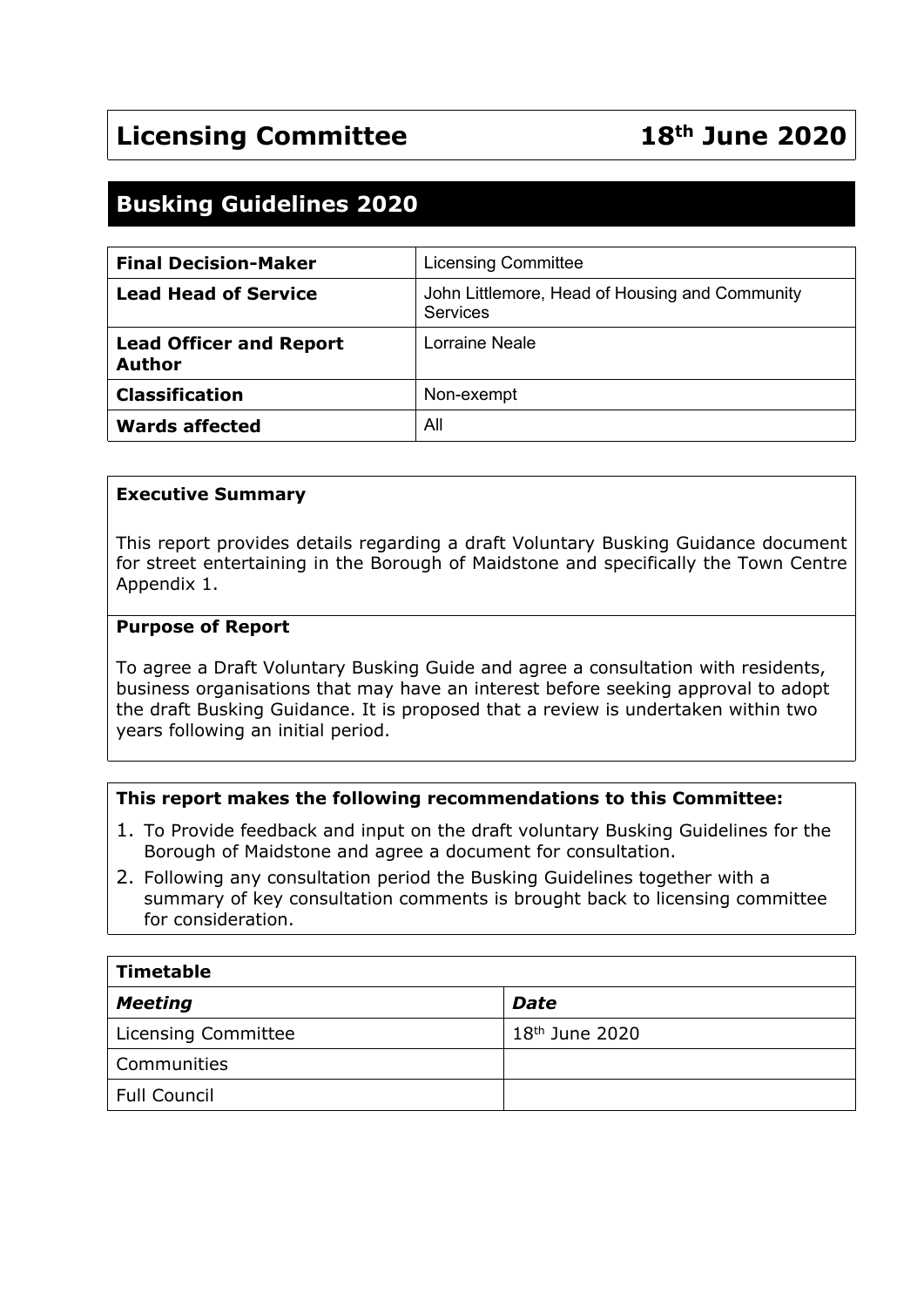# **Busking Guidelines 2020**

### **1. CROSS-CUTTING ISSUES AND IMPLICATIONS**

| <b>Issue</b>                                        | <b>Implications</b>                                                                                                                                                                                                                                                                                                                                                                                                                            | Sign-off                                          |
|-----------------------------------------------------|------------------------------------------------------------------------------------------------------------------------------------------------------------------------------------------------------------------------------------------------------------------------------------------------------------------------------------------------------------------------------------------------------------------------------------------------|---------------------------------------------------|
| <b>Impact on</b><br>Corporate<br><b>Priorities</b>  | No implications have been identified                                                                                                                                                                                                                                                                                                                                                                                                           | [Head of Service<br>or Manager]                   |
| <b>Cross</b><br><b>Cutting</b><br><b>Objectives</b> | No implications have been identified                                                                                                                                                                                                                                                                                                                                                                                                           | [Head of Service<br>or Manager]                   |
| <b>Risk</b><br><b>Management</b>                    | Street entertainers and buskers must<br>$\bullet$<br>take full responsibility for their<br>performance taking reasonable steps to<br>ensure that the performance does not<br>put the public at risk of injury, that the<br>law is observed at all times. It is<br>recommended that all entertainers<br>carry suitable Public Liability insurance.                                                                                              | [Head of Service<br>or Manager]                   |
| <b>Financial</b>                                    | Staff resource may be required for<br>$\bullet$<br>enforcement purposes in exceptional<br>circumstances. There may be financial<br>costs involved where legal action may<br>be required.                                                                                                                                                                                                                                                       | [Section 151<br>Officer & Finance<br>Team]        |
| <b>Staffing</b>                                     | There are no licensing implications but<br>٠<br>this could be subject to review following<br>a trial period                                                                                                                                                                                                                                                                                                                                    | [Head of Service]                                 |
| Legal                                               | Busking does not generally require a<br>$\bullet$<br>licence under the Licensing Act 2003.<br>Use of legislation under:<br>The Environmental Protection Act 1990,<br>The Highways Act, 1980,<br>The Public Order Act 1986,<br>The Noise and Statutory Nuisance Act<br>1993,<br>The Anti-Social Behaviour, Crime and<br>Policing Act 2014,<br>Control of pollution Act 1974,<br>Children under the age of 14 are not<br>allowed to busk by law. | [Legal Team]                                      |
| <b>Privacy and</b><br>Data<br><b>Protection</b>     | Data collected as part of the<br>$\bullet$<br>consultation will be held securely in<br>line with the Councils data<br>protection and retention policies                                                                                                                                                                                                                                                                                        | Anna Collier Policy<br>and Information<br>Manager |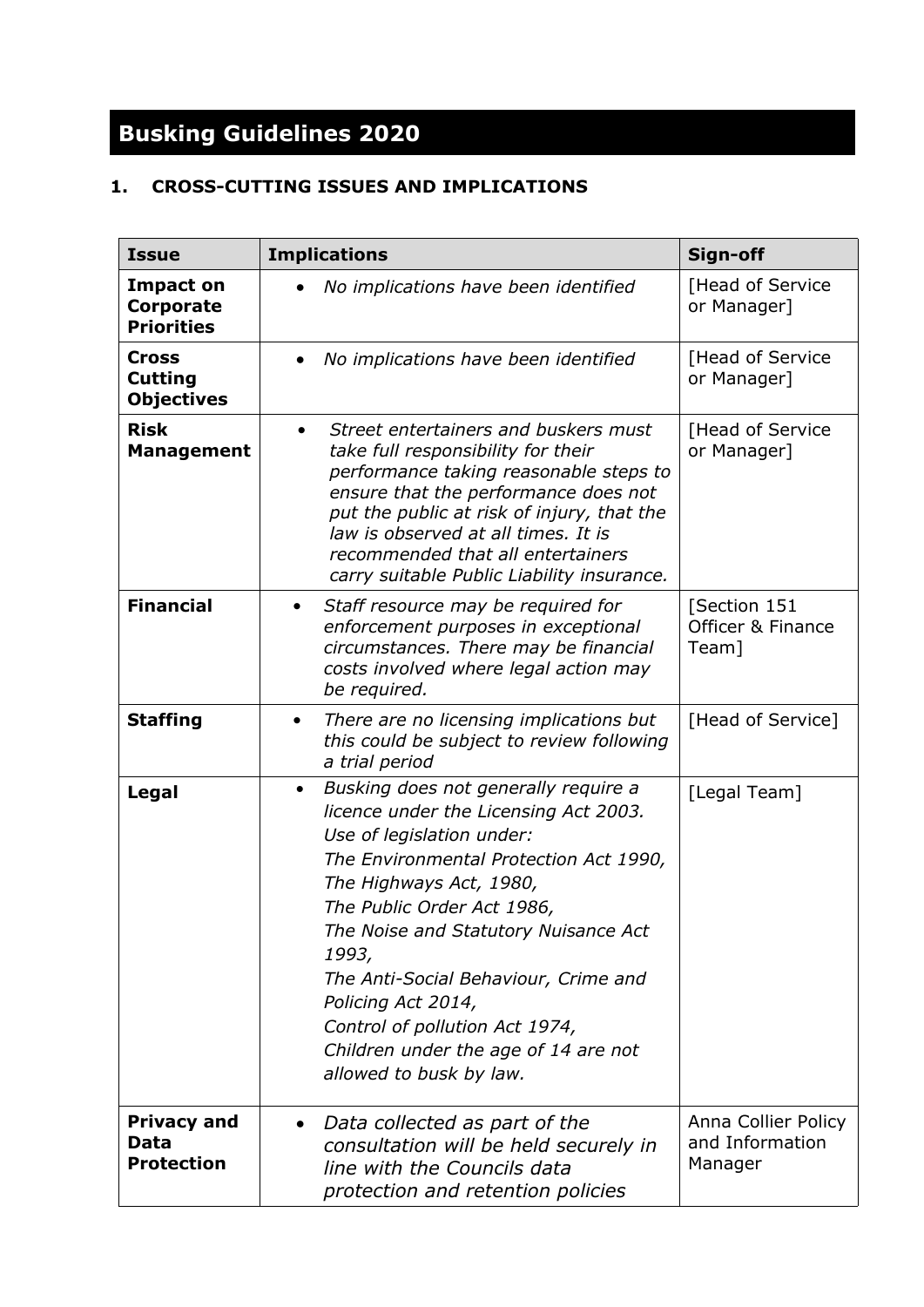| <b>Equalities</b>                   | Common-sense, care and judgement<br>will be critical in deciding on<br>performance space. Performance<br>should not cause any distress, offence<br>or similar. The Voluntary Guidelines<br>seeks to promote positive community<br>engagement.                                                                                                                                                                                                                          | Anna Collier Policy<br>& Information<br>Manager |
|-------------------------------------|------------------------------------------------------------------------------------------------------------------------------------------------------------------------------------------------------------------------------------------------------------------------------------------------------------------------------------------------------------------------------------------------------------------------------------------------------------------------|-------------------------------------------------|
| <b>Public</b><br><b>Health</b>      | Should social distancing measures still<br>be in place due to COVID-19 at the date<br>this busking guidance is adopted those<br>additional implications will be<br>considered and additional separate<br>quidance will be provided to be used in<br>conjunction with the busking guidance<br>around gathering crowds and<br>performers handling cash received from<br>the public                                                                                       | Senior Public<br><b>Health Officer</b>          |
| <b>Crime and</b><br><b>Disorder</b> | There are public spaces where people<br>live and work and as such there is a<br>greater potential for performances to<br>cause unintentional disturbance. The<br>Police also have powers where they<br>consider a public nuisance, obstruction<br>or anti-social behaviour is being caused<br>and may also take action, on receiving<br>a complaint. To minimise the potential<br>impact entertainers and buskers are<br>advised to follow the Voluntary<br>Guidelines | [Head of Service<br>or Manager]                 |
| <b>Procurement</b>                  | No implications have been identified.<br>$\bullet$                                                                                                                                                                                                                                                                                                                                                                                                                     | [Head of Service<br>& Section 151<br>Officer]   |

#### **2. INTRODUCTION AND BACKGROUND**

- 2.1 Maidstone Borough Council is keen to encourage a vibrant street scene providing a platform for performances of music, dance, street theatre or song in public places with the intention of attracting and engaging an audience.
- 2.2 Maidstone Borough Council does not licence street entertainers or buskers but does have an obligation in law relating to noise, obstruction and antisocial behaviour.
- 2.3 The Busking Guidance is intended to encourage good community practice in shared spaces allowing performers and buskers to co-exist with business and residents.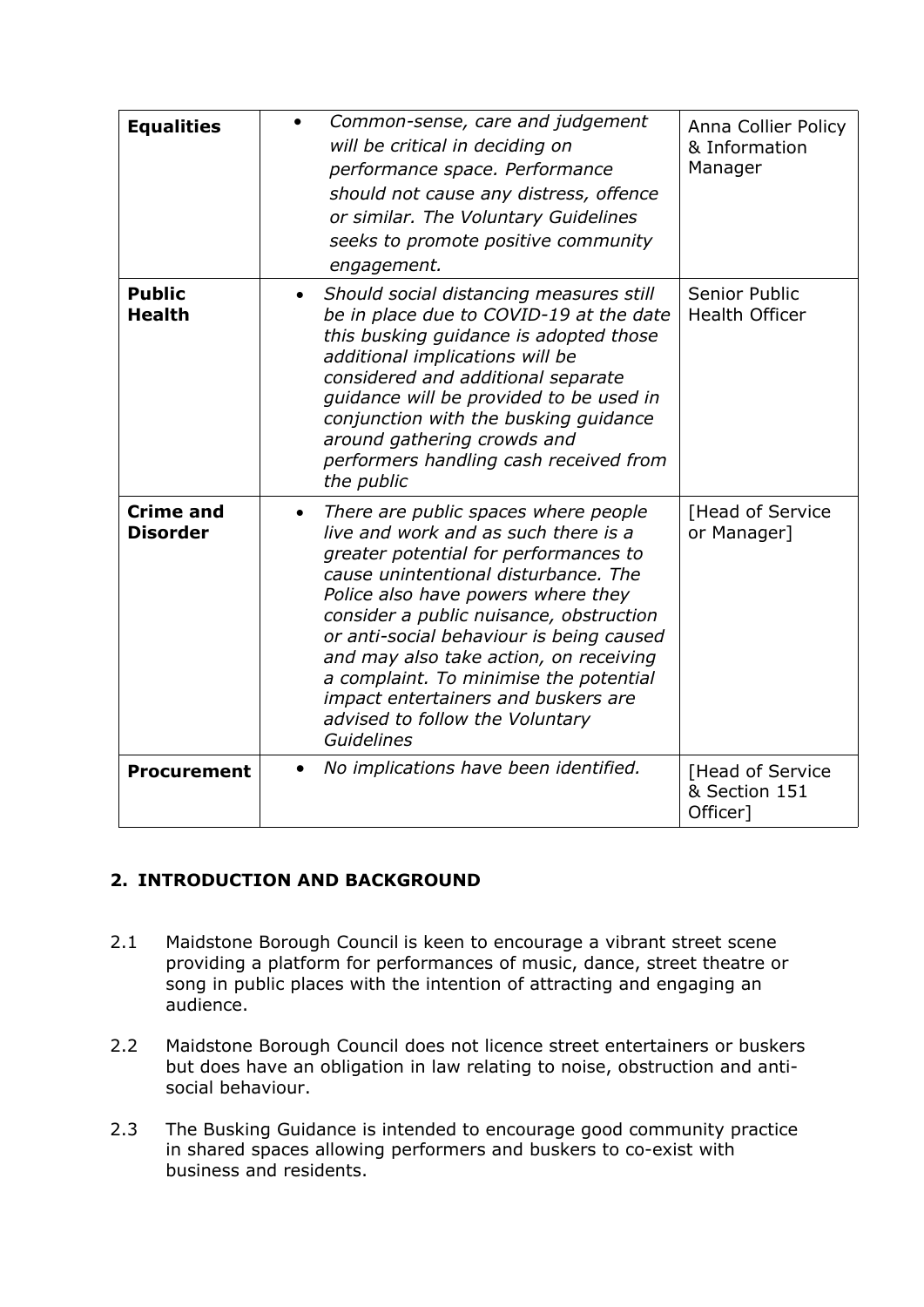- 2.4 Performances are normally impromptu and informal but will be set within the parameters of the Busking Guidelines. Performers are not paid or hired for performances but may receive contributions from members of the public.
- 2.5 This report invites the Committee to consider the draft Busking Guidelines and asks for feedback on the contents.
- 2.6 If Committee agree the document or a document with minor amendments then an 8 week consultation will be undertaken with Local businesses, residents, Musicians' Union, Keep Streets Live Campaign, the Business Improvement District (BID),Kent County Council, Kent County Constabulary, local businesses, residents and Councillors and other stakeholders including internal departments.

#### **3. AVAILABLE OPTIONS**

- 3.1 To agree to the proposed draft voluntary Busking Guidelines and consultation process.
- 3.2 Not to agree to consult and adopt the Voluntary Busking Guidelines.

#### **4. PREFERRED OPTION AND REASONS FOR RECOMMENDATIONS**

4.1To agree to the proposed draft voluntary Busking Guidelines and consultation process. The Council is keen to encourage a vibrant street scene and to take a view from local business and residents to measure the level of support for developing a culture within our town centres which supports performances of music, dances, street theatre or song in public places. The Council suggests the performances meet the standards set out in a Voluntary Busking Guidelines for street entertaining and busking in Maidstone.

#### **5. RISK**

5.1The risks associated with this proposal, including the risks if the Council does not act as recommended, have been considered in line with the Council's Risk Management Framework. [That consideration is shown in this report at [paragraph 4]. We are satisfied that the risks associated are within the Council's risk appetite and will be managed as per the Guidelines.

#### **6. CONSULTATION RESULTS AND PREVIOUS COMMITTEE FEEDBACK**